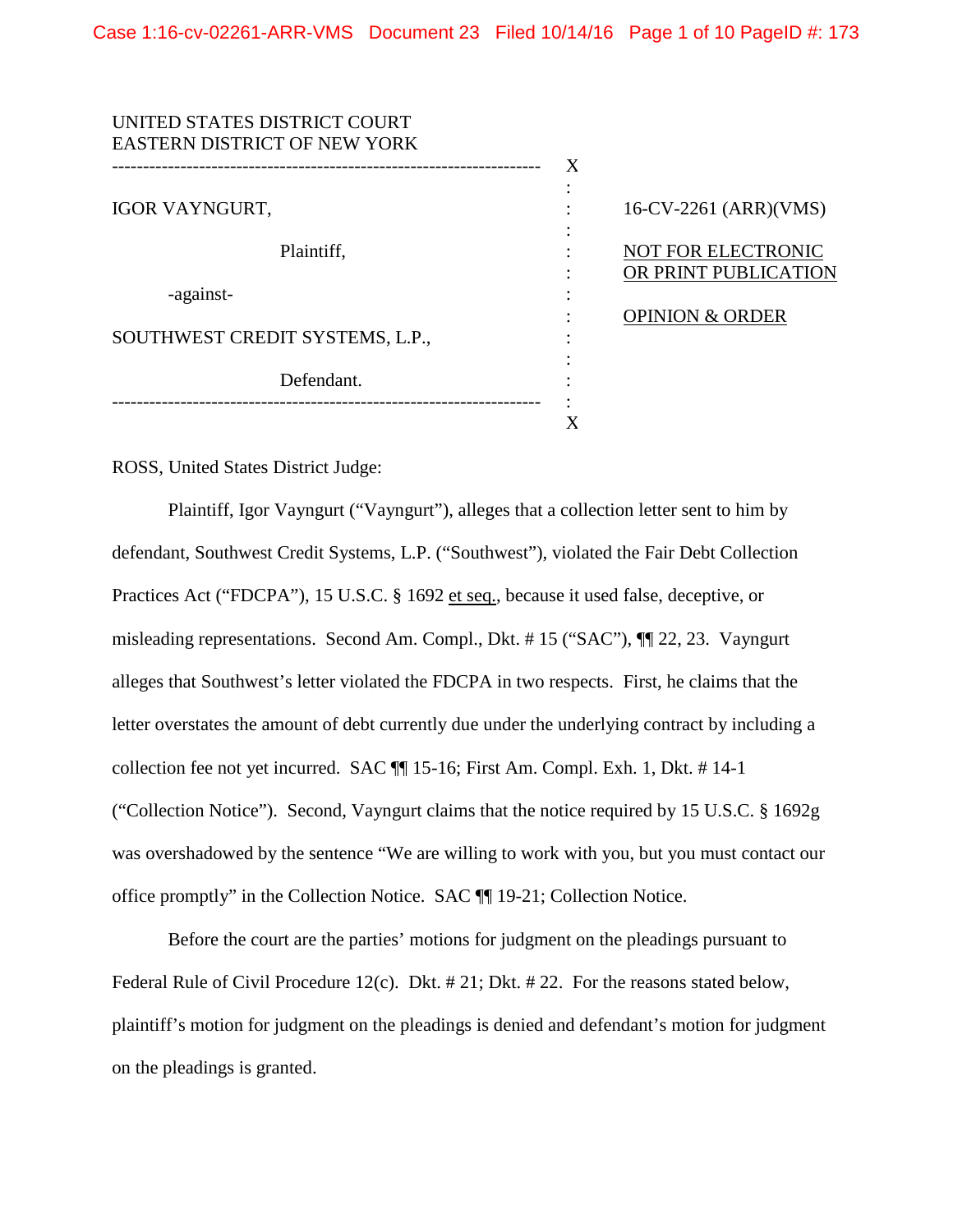Case 1:16-cv-02261-ARR-VMS Document 23 Filed 10/14/16 Page 2 of 10 PageID #: 174

## **BACKGROUND**

This dispute arises from plaintiff's alleged indebtedness to T-Mobile. SAC ¶ 10.

Plaintiff's relationship with T-Mobile is governed by a contract. SAC ¶ 11; SAC Exh. 1, Dkt.

15-1 ("T-Mobile Contract"). In this contract, T-Mobile informed plaintiff:

We may use a collection agency and you agree to pay collection agency fees we incur to collect payment. . . . [C]ollection agency fees are liquidated damages intended to be a reasonable advance estimate of our costs resulting from late payments and non-payments by our customers; these costs are not readily ascertainable and are difficult to predict or calculate at the time that these fees are set.

T-Mobile Contract ¶ 14.

On November 25, 2015, defendant sent plaintiff notice of an allegedly past-due amount

on his T-Mobile account. This Collection Notice listed a balance of \$191.90, comprised of

\$153.52 "principal" and a \$38.80 "collection fee." Collection Notice. The collection fee is

contingent upon collection. Defendant will not earn the fee unless it successfully collects

plaintiff's alleged debt. SAC ¶ 15. The letter asserts that "[t]he balance listed is due in full,"

followed by a validation notice as required by 15 U.S.C. § 1692g:

Unless you notify the office within 30 days after receiving this notice that you dispute the validity of this debt or any portion thereof, this office will assume this debt is valid. If you notify this office in writing within 30 days from receiving this notice that you dispute the validity of this debt or any portion thereof, this office will obtain verification of the debt or obtain a copy of a judgment and mail you a copy of such judgment or verification. If you request this office in writing within 30 days after receiving this notice this office will provide you with the name and address of the original creditor, if different from the current creditor.

Id. The collection notice concludes, "We are willing to work with you, but you must contact our office promptly." Id.

### **DISCUSSION**

A motion for judgment on the pleadings pursuant to Rule 12(c) "employ[s] the same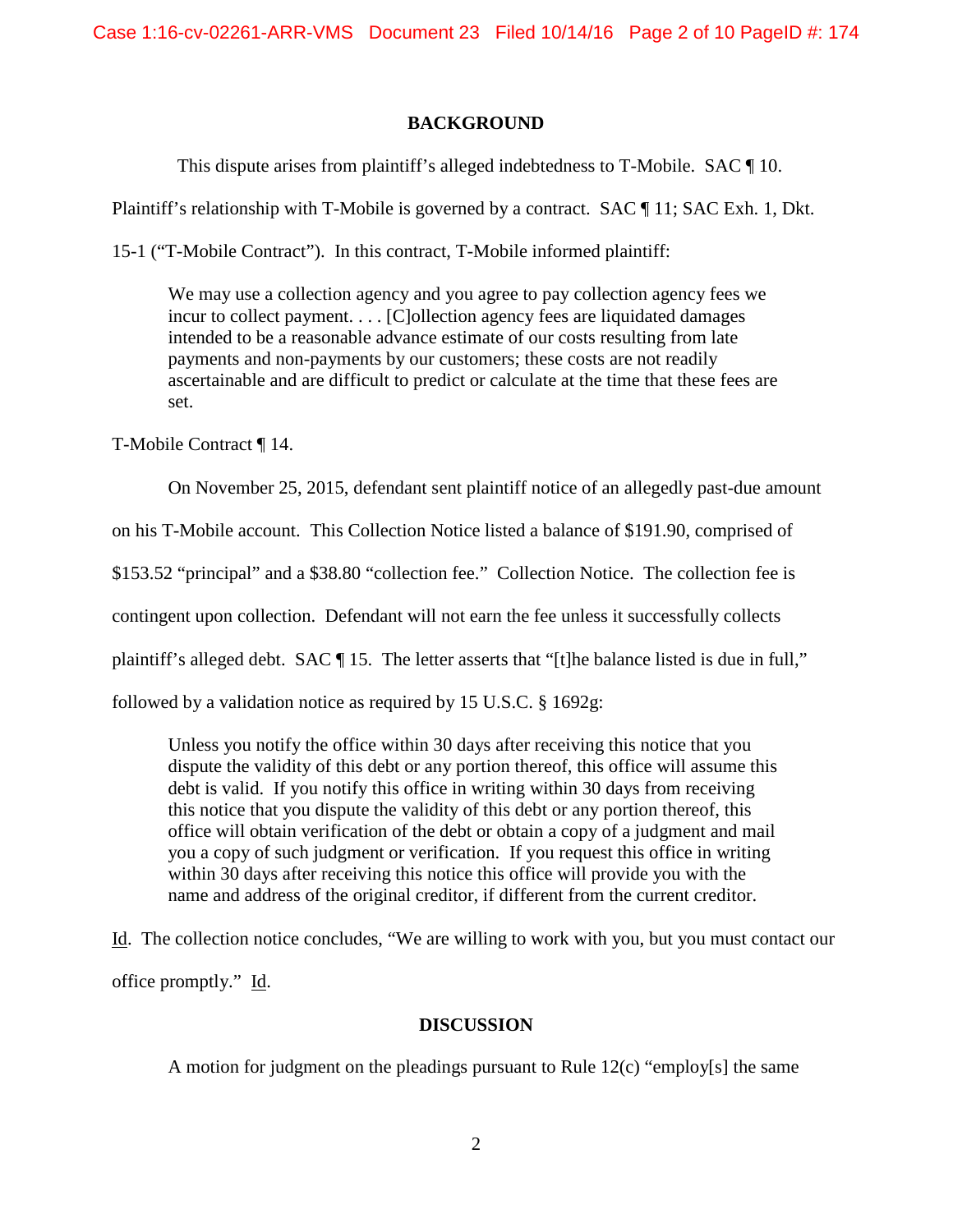standard applicable to dismissals pursuant to Rule 12(b)(6)." L-7 Designs, Inc. v. Old Navy, LLC, 647 F.3d 419, 429 (2d Cir. 2011) (alterations omitted). "Judgment on the pleadings is appropriate where material facts are undisputed and a judgment on the merits is possible merely by considering the contents of the pleadings." Frerks v. Shalala, 848 F. Supp. 340, 347-48 (E.D.N.Y. 1994) (citing Sellers v. M.C. Floor Crafters, Inc., 842 F.2d 639, 642 (2d Cir. 1988)). Judgment on the pleadings is appropriate here because "whether or not the language of a collection letter violates the FDCPA is an issue of law to be decided by the court." Harry v. Pentagroup Financial LLC, No. 04-cv-4003, 2007 WL 812998, at \*1 (E.D.N.Y. Mar. 14, 2007).

In assessing the legal sufficiency of a pleading, "[w]hile courts generally do not consider matters outside the pleadings, they may consider documents attached to the pleadings, documents referenced in the pleadings, or documents that are integral to the pleadings." Smart v. Goord, 441 F. Supp. 2d 631, 637 (S.D.N.Y. 2006); accord L-7 Designs, 647 F.3d at 422. Accordingly, the court will consider the Collection Notice and T-Mobile Contract, as both were attached to the SAC and referenced therein. $<sup>1</sup>$  $<sup>1</sup>$  $<sup>1</sup>$ </sup>

Congress enacted the FDCPA "to eliminate abusive debt collection practices by debt collectors, to insure that those debt collectors who refrain from using abusive debt collection practices are not competitively disadvantaged, and to promote consistent State action to protect consumers against debt collection abuses." 15 U.S.C. § 1692(e). To ensure that the statute protects the most vulnerable population of debtors, courts are to view debt collection

<span id="page-2-0"></span><sup>&</sup>lt;sup>1</sup> The Collection Notice was attached to the First Amended Complaint but omitted from the SAC. The court alerted the parties to this issue in a September 30, 2016, order explaining the court's assumption that "the parties agree that [the Collection Notice] should be treated as an exhibit to [the SAC]." Order, dated Sept. 30, 2016. In its order, the court requested the parties indicate any disagreement with treating the Collection Notice as an exhibit to the SAC by October 7, 2016. Id. The parties submitted nothing in response. Therefore, this letter is treated as an exhibit to the SAC for these motions.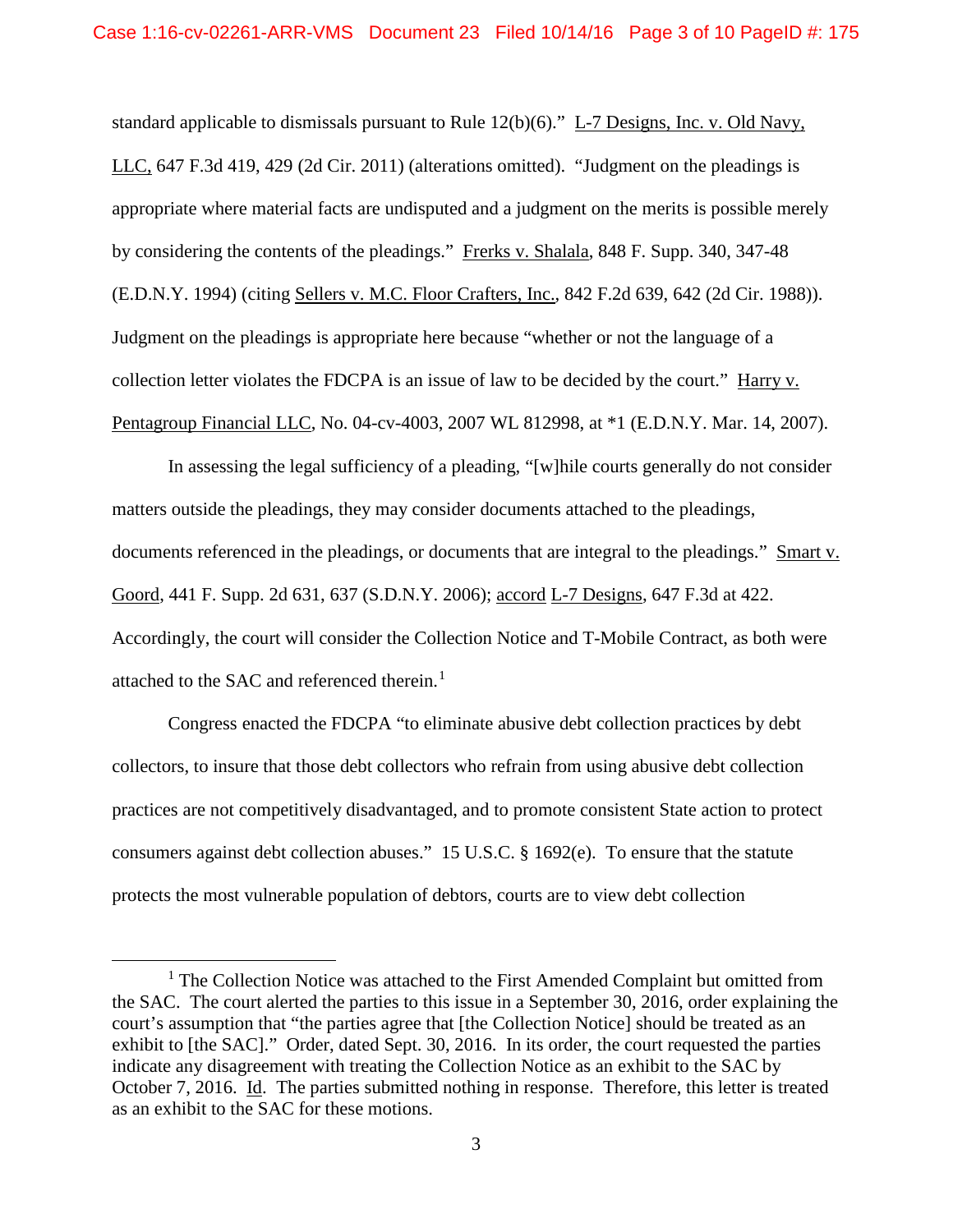communications from the perspective of the "least sophisticated consumer." Greco v. Trauner, Cohen & Thomas, L.L.P., 412 F.3d 360, 363 (2d Cir. 2005) (quoting Clomon v. Jackson, 988 F.2d 1314, 1318-19 (2d Cir. 1993)). The "least sophisticated consumer" standard of review examines "how the least sophisticated consumer—one not having the astuteness of a 'Philadelphia lawyer' or even the sophistication of the average, everyday, common consumer understands the notice he or she receives." Russell v. Equifax A.R.S., 74 F.3d 30, 34 (2d Cir. 1996). Using this standard, the Second Circuit has emphasized that "in crafting a norm that protects the naïve and the credulous the courts have carefully preserved the concept of reasonableness." Clomon v. Jackson, 988 F.2d 1314, 1319 (2d Cir. 1993); see also Rosa v. Gaynor, 784 F. Supp. 1, 3 (D.Conn.1989) ("The FDCPA does not extend to every bizarre or idiosyncratic interpretation by a debtor of a creditor's notice . . . [but] does reach the reasonable interpretation of a notice by even the least sophisticated [consumer].").

## **A. False Representation Claim**

Vayngurt alleges that defendant falsely represented that the \$38.80 "collection fee" was "due in full" as of the date of the Collection Letter, November 25, 2105. Pl.'s Mem. of Law in Supp. of Mot., Dkt. # 22-1 ("Pl.'s Mem."), at 7. According to plaintiff, the collection fee "constitutes a contingent fee [only to be] charged by the Defendant to T-Mobile if the principal amount of \$153.52 was successfully collected" that did not become due unless and until paid by T-Mobile. Id.

The FDCPA prohibits "the false representation of . . . any services rendered or compensation which may be lawfully received by any debt collector for the collection of a debt." 15 U.S.C. § 1692e(2)(B). "A consumer does not need to show intentional conduct on the part of the debt collector in order to recover under the FDCPA." Campbell v. MBI Associates, Inc., 98

4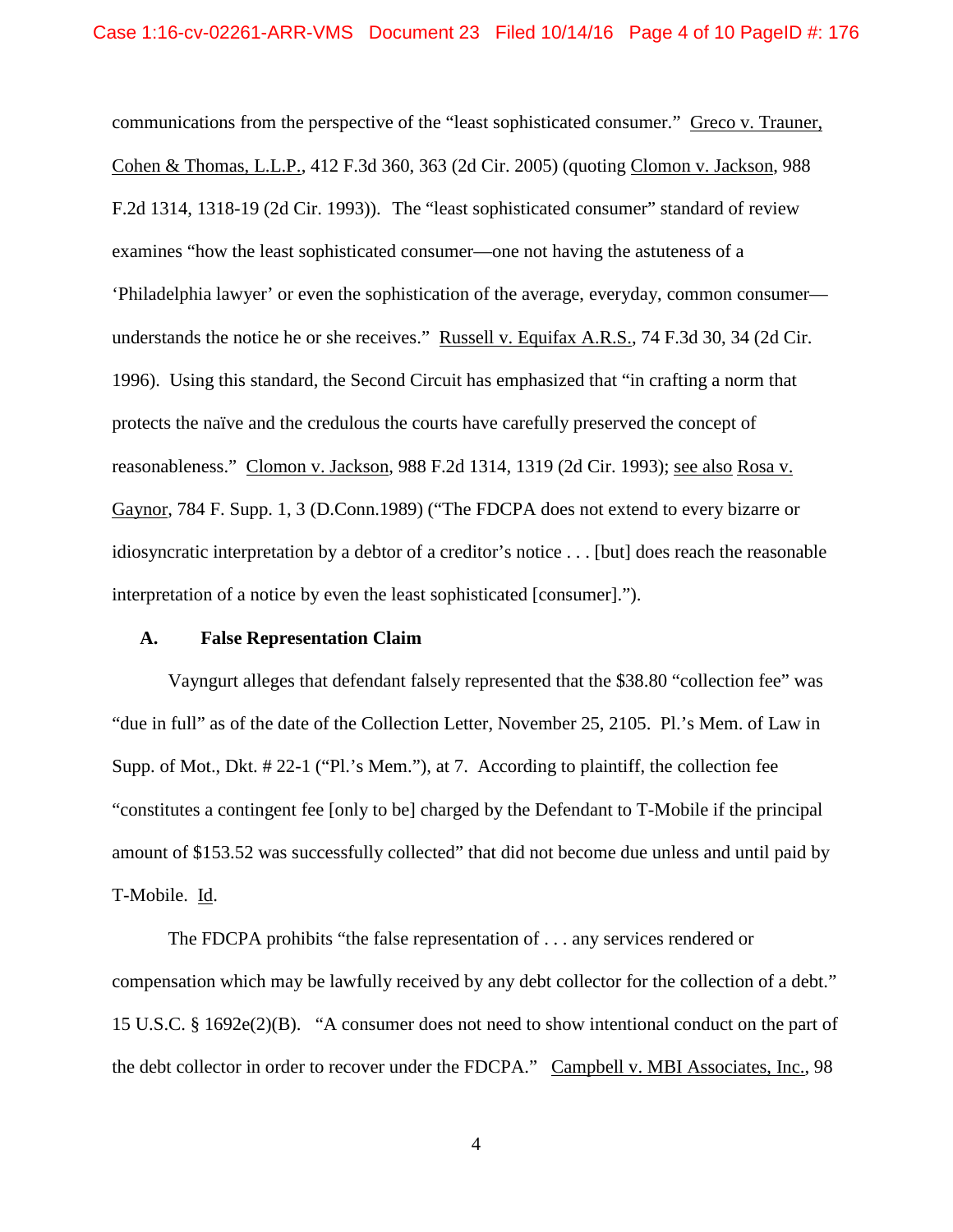F. Supp. 3d 568, 578 (E.D.N.Y. 2015) (citing Ellis v. Solomon and Solomon, P.C., 591 F.3d 130, 135 (2d. Cir. 2010)). Therefore, if the collection fee was not, in fact, "due in full" as of November 25, 2015, defendant violated the FDCPA.

All aspects of the collection fee, including whether it was due at the time of the Collection Notice, are governed by the T-Mobile Contract. "[I]ssues [of contract interpretation] ordinarily present questions of law for the court to decide" and are therefore appropriately resolved in a Rule 12(c) motion. O'Brien v. Argo Partners, Inc., 736 F. Supp. 2d 528, 534 (E.D.N.Y. 2010).

New York law governs the interpretation of the T-Mobile contract. T-Mobile Contract ¶ 27 ("This Agreement is governed by . . . the laws of the state in which your billing address in our records is located, without regard to the conflicts of laws rules of that state"); SAC ¶ 4 ("Plaintiff . . . resided in[] Brooklyn, New York."). Whether a contract is ambiguous is a question for the court to decide. O'Brien, 736 F. Supp. 2d at 535 (citing Sayers v. Rochester Telephone Corp. Supplemental Mgmt. Pension Plan, 7 F.3d 1091, 1095 (2d Cir. 1993)). Language in a contract is ambiguous if it is "capable of more than one meaning when viewed objectively by a reasonably intelligent person who has examined the context of the entire integrated agreement." Id. at 534.

The T-Mobile Contract specifies that the plaintiff "agree[s] to pay collection agency fees [T-Mobile] incur[s]." T-Mobile Contract ¶ 14. It further explains that "collection agency fees are liquidated damages intended to be a reasonable advance estimate" of collection costs. Id. Two meanings are possible. First, Vayngurt may have agreed to pay a reasonable fee *negotiated in advance* by T-Mobile and the collection agency, but only to pay this fee at the time T-Mobile incurred this fee. Alternatively, as defendants suggest, the plaintiff may have agreed to pay a

5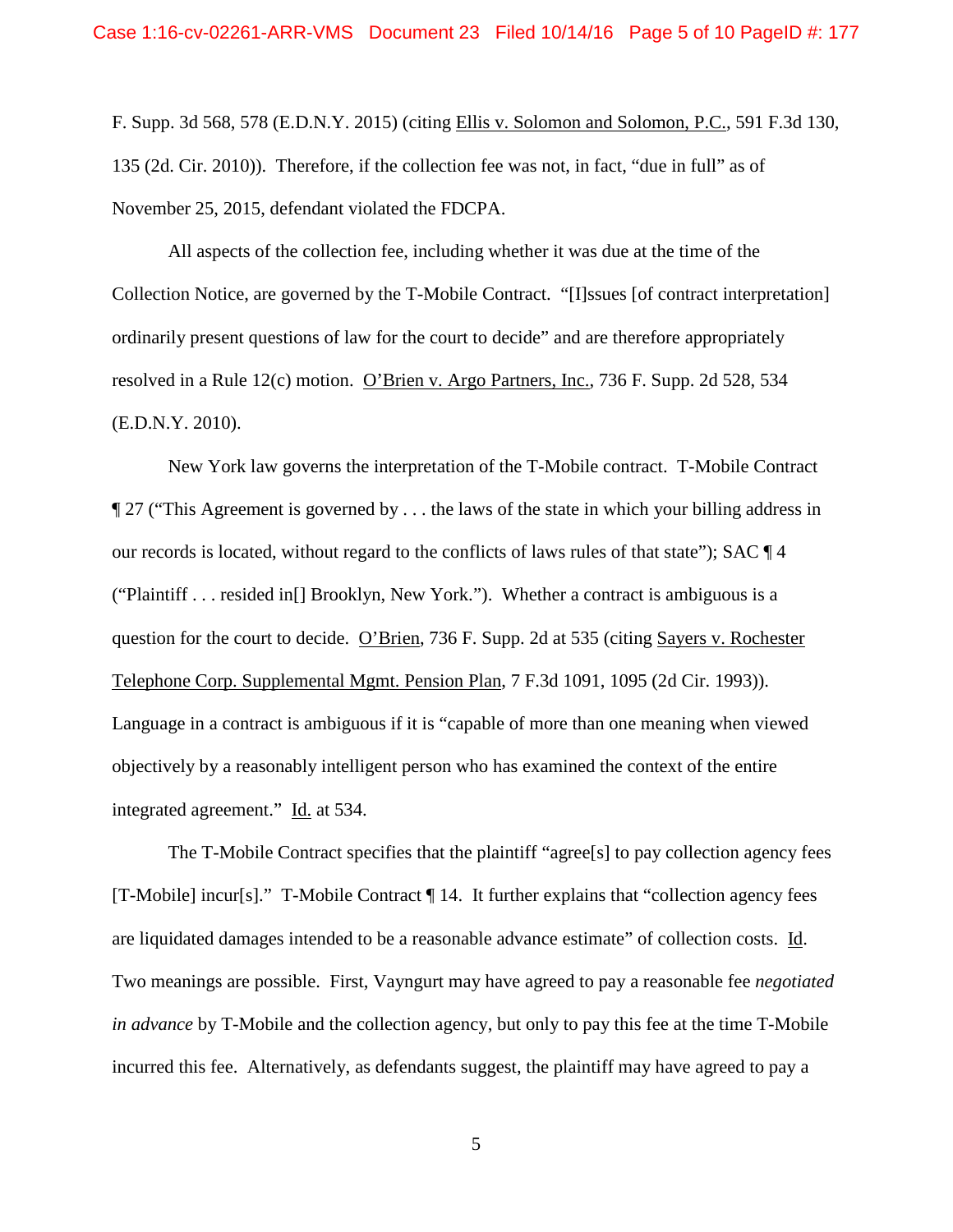reasonable estimate of the fees T-Mobile incurs in collecting the debt, and to *pay this estimate in advance*. Because this provision is "capable of more than one meaning," I find it ambiguous as a matter of law.

Ambiguous contracts usually present a question of fact inappropriate for resolution in a judgment on the pleadings. See Sayers, 7 F.3d at 1094 (citing Seiden Assocs., Inc. v. ANC Holdings, Inc., 959 F.2d 425, 428 (2d Cir. 1992)). However, "if the equivocality must be resolved wholly without reference to extrinsic evidence the issue is to be determined as a question of law for the court." Harford Acc. & Indem. Co. v. Wesolowski, 305 N.E.2d 907, 909 (N.Y. 1973); see also Chase Manhattan Bank, N.A. v. American Nat. Bank and Trust Co. of Chicago, 93 F.3d 1064, 1073 (2d Cir. 1996) ("Summary judgment may be proper in a contract action if the contract is unambiguous, or if the contract is ambiguous but there is no relevant extrinsic evidence of the parties' actual intent.", citations omitted); Seiden, 959 F.2d at 429 ("Under New York law whether the language of a contract is ambiguous and, if so, what construction is proper, are legal questions."); Lorterdan Prop. At Ramapo I, LLC v. Watchtower Bible and Tract Society of New York, Inc., No. 11-cv-3656, 2012 WL 2873648, at \*12 (S.D.N.Y. Jul. 10, 2012) (Under New York law, the court decides the meaning of an ambiguous contract "if there is no extrinsic evidence as to the contract's meaning.") (citing Revson v. Cinque & Cinque, P.C., 221 F.3d 59, 66 (2d Cir. 2000)).

Here, "there is no relevant evidence extrinsic to the [T-Mobile Contract] bearing on the intention of the parties at the time of its execution." Hartford, 305 N.E.[2](#page-5-0)d at 909.<sup>2</sup> Therefore, I

<span id="page-5-0"></span> <sup>2</sup> The court advised the parties on September 30, 2016:

The court further assumes that the parties intend these motions to be resolved based solely on [the] Second Amended Complaint and its exhibits. Unless additional evidence or briefing is received by October 7, 2016, the motions will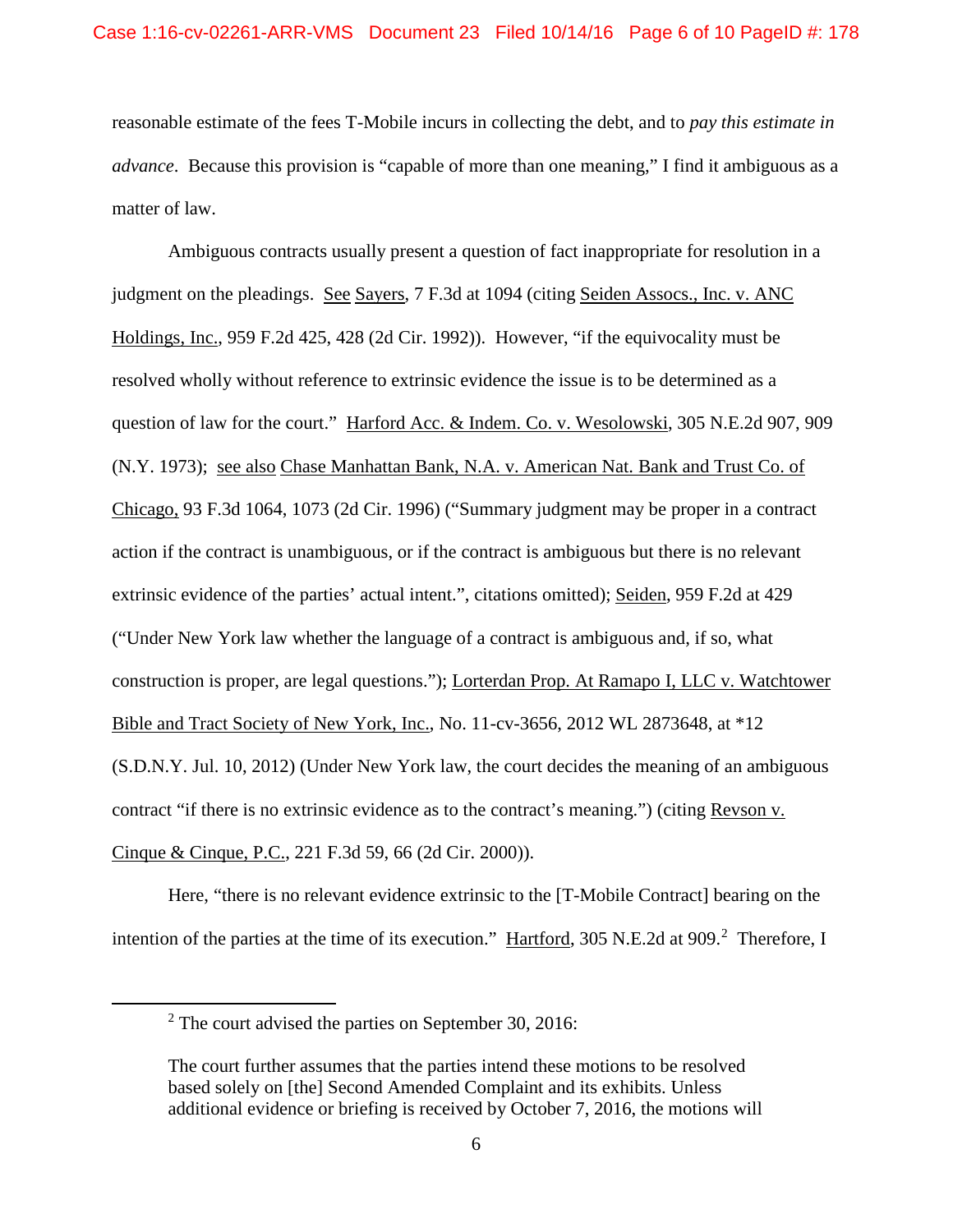interpret the contract as a matter of law.

In New York, ambiguous contracts are construed against the drafter, here, T-Mobile. Lebovits v. PHL Variable Ins. Co., -- F. Supp. 3d --, No. 12-cv-6397, 2016 WL 4194120, at \*2 (E.D.N.Y. Aug. 9, 2016) (citing NIACC, LLC v. Greenwich Ins. Co., 857 N.Y.S.2d 723, 724 (N.Y. App. Div. 2008)). "[A] court must examine ambiguous terms from the vantage point of the reasonable expectations and purposes of the ordinary person." Haber v. St. Paul Guardian Ins. Co., 137 F.3d 691, 695 (2d Cir. 1998) (citations and internal alterations omitted). In other words, "a contract should not be interpreted to produce a result that is absurd, commercially unreasonable or contrary to the reasonable expectations of the parties." Greenwich Capital Fin. Prods., Inc. v. Negrin*,* 903 N.Y.S.2d 346, 348 (N.Y.App.Div. 2010) (internal quotation omitted).

Applying these principles, I conclude that the parties to the contract—T-Mobile and plaintiff—intended the collection fee to be owed at the same time as the principal. This interpretation is the most favorable to the consumer, considering his position at the time the T-Mobile Contract was signed. First, this interpretation prevents multiple rounds of collection activity from the same debt. Collection activity can be embarrassing or inconvenient for consumers without violating the FDCPA; a consumer would not seek to negotiate a prolongation of this process. Second, this interpretation allows the collection fee to be negotiated down at the same time as the principal. A consumer would see the clear benefit of being able to address both amounts simultaneously in his negotiations with the collection agency. Nor would T-Mobile

 $\overline{a}$ 

be decided based on the record currently before the court.

Order, dated Sept. 30, 2016. The parties presented no additional evidence or briefing. I therefore decide this motion based on the record before the court, which contains no extrinsic evidence bearing on the interpretation of the T-Mobile Contract.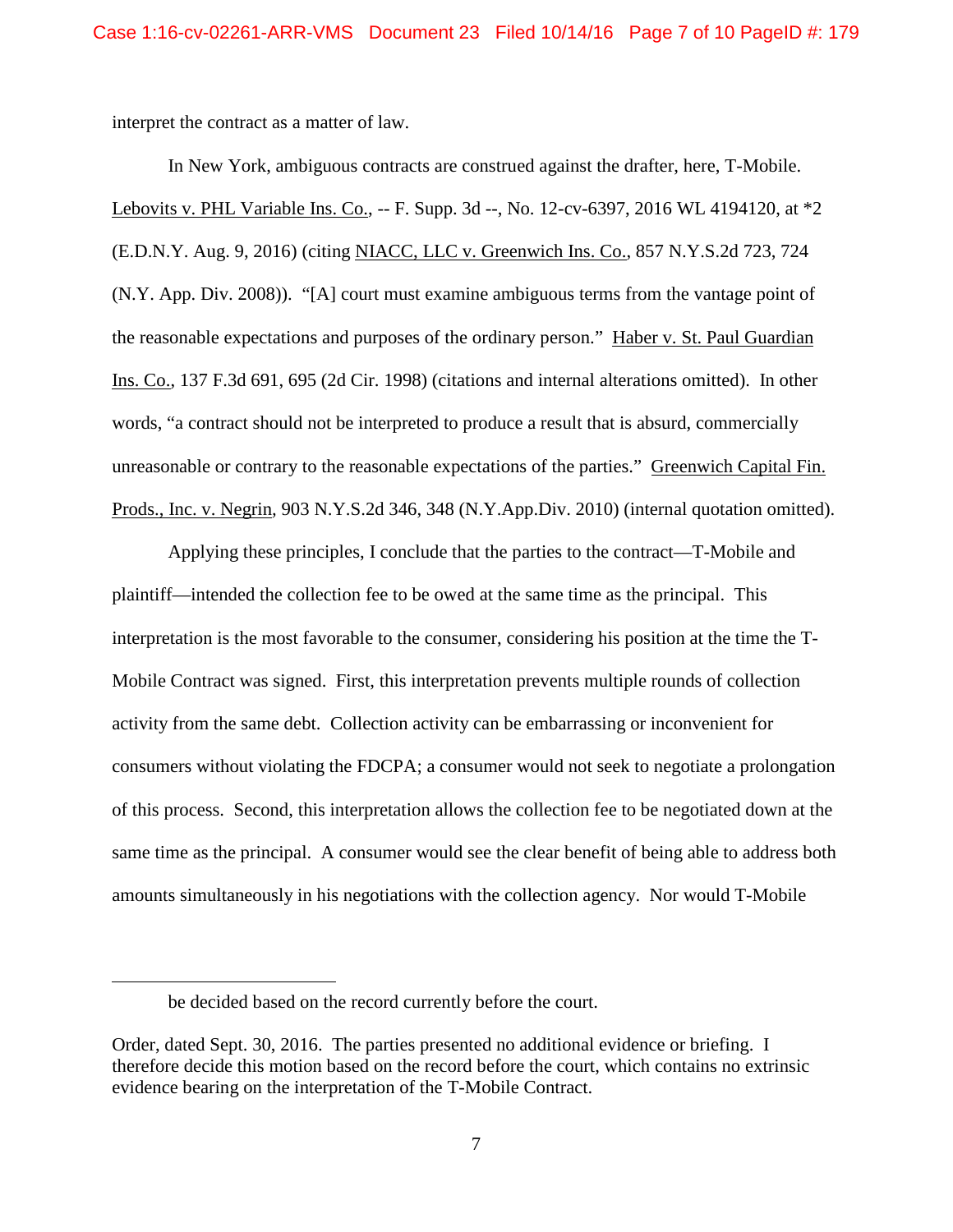seek to negotiate in favor of plaintiff's interpretation, as it would make collections more timeconsuming for a collection agency, and therefore more expensive for T-Mobile.

Because plaintiff agreed to pay a reasonable estimate of T-Mobile's incurred costs *in advance*, the collection fee was due at the time the notice was sent.<sup>[3](#page-7-0)</sup> Therefore, no violation of the FDCPA occurred.

### **B. Overshadowing Claim**

The FDCPA requires certain language commonly known as a "validation notice" to be included in any debt collection letter. <u>See</u> 15 U.S.C. § 1692g. "The purpose of the validation notice is to provide the consumer with information necessary to challenge the debt allegedly owed before making a payment to an independent collection agency." Harry, 2007 WL 812998, at \*2. There is no dispute that the Collection Notice contains a validation notice. [4](#page-7-1)

A communication containing the validation notice can nonetheless violate  $\S 1692g$  "if it conveys [the] information in a confusing or contradictory fashion so as to cloud the required message with uncertainty." DeSantis v. Computer Credit Inc., 269 F.3d 159, 161 (2d Cir. 2001). "A notice is overshadowing or contradictory if it . . . is reasonably susceptible to an inaccurate reading." Russell, 74 F.3d at 35. Here, plaintiffs contend that the statement "We are willing to work with you, but you must contact our office promptly" in the Collection Notice "contradicts and overshadows" the validation notice. Pl.'s Mem. at 11.

I am not persuaded by plaintiff's argument. First of all, the disputed language follows

<span id="page-7-0"></span><sup>&</sup>lt;sup>3</sup> Plaintiff's cases do not compel a different result, as none addressed a contract where the consumer expressly agreed to pay in advance. See, e.g., Ardino v. Solomon and Solomon, P.C., 13-cv-1821, 2014 WL 268680, at \* (D.N.J. Jan. 23, 2014) (The consumers "did not agree to pay . . . a prospective or estimated fee.").

<span id="page-7-1"></span><sup>&</sup>lt;sup>4</sup> The parties do not dispute the sufficiency of this notice. I therefore assume, without deciding, that this notice meets all requirements of 15 U.S.C. § 1692g.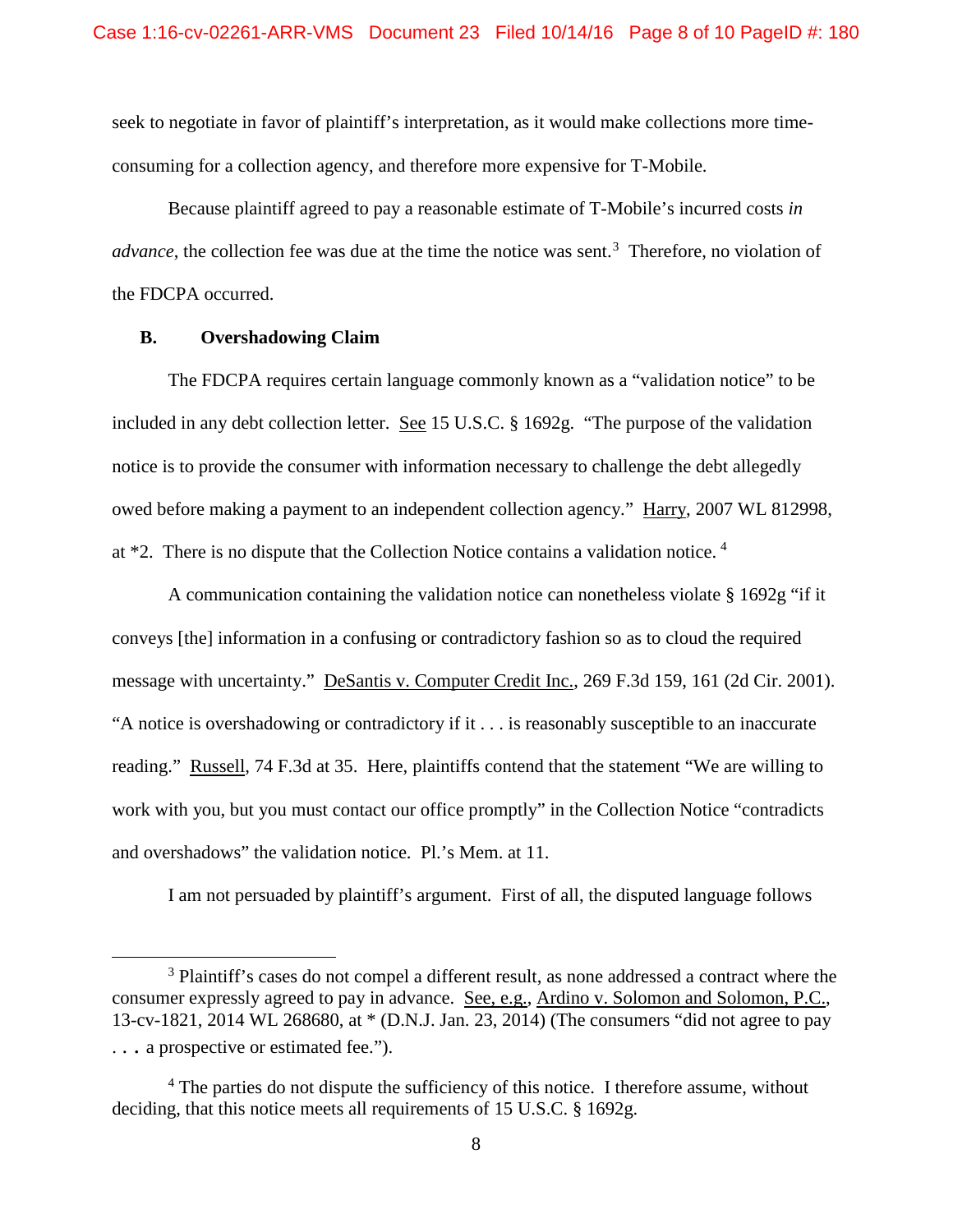immediately after the validation notice, which references the thirty-day dispute period three times. See Collection Notice. Even the least sophisticated consumer can be presumed to read the entire notice. Greco v. Trauner, Cohen & Thomas, L.L.P., 412 F.3d 360, 363 (2d Cir.2005). Therefore, the relevant inquiry is "whether the overall tenor of the notice creates an impression of dire urgency." Foti v. NCO Financial Sys., Inc., 424 F. Supp. 2d 643, 663 (S.D.N.Y. 2006). A single sentence requesting prompt contact does not create an impression of dire urgency. Harry, 2007 WL 812998 at \*3 ("[I]t would be unreasonable to interpret the language in the letter to require that payment be made in less than thirty days, especially when the validation notice, which clearly informs the reader of her right to dispute the validity of the debt, is only two paragraphs away.").

Nor does the contested language contradict the validation notice. Vayngurt had two options: "either (1) pay the debt and avoid further action, or (2) notify [Southwest] within thirty days after receiving the collection letter that [he] disputes the validity of the debt." Spira v. Ashwood Financial Inc., 358 F. Supp. 2d 150, 157 (E.D.N.Y. 2005). Nothing in the letter suggests that Vayngurt should "forego the second option in favor of payment." Id.

In fact, the "prompt" contact requested "could be to notify the sender that the debt is disputed, or to seek the identity of the original debtor." Harry, 2007 WL 812998, at \*3. For this reason, "notices from debt collectors seeking contact from the debtor, even if requested immediately or urgently, are regularly found to be consistent with § 1692g." Foti, 424 F. Supp. 2d at 665. "Being advised to attend to the matter promptly behooves the plaintiff since, if the plaintiff waits more than thirty days to attend to the matter, she loses many of her rights under the FDCPA." Harry, 2007 WL 812998, at \*3. Therefore, I conclude that the language in the

9